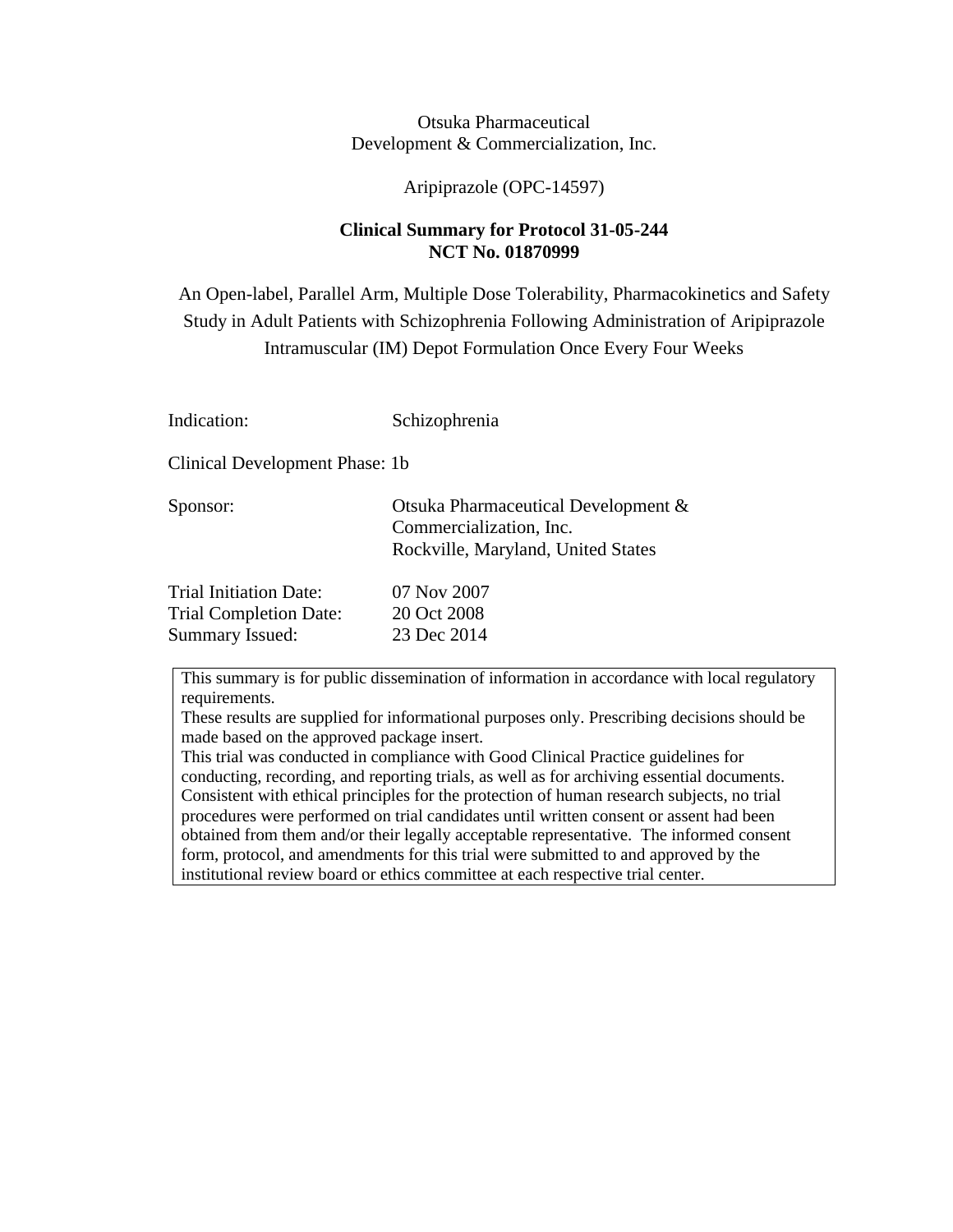### **Name of Investigational Medicinal Product:** Aripiprazole (OPC-14597)

**Protocol Title:** An Open-label, Parallel Arm, Multiple Dose Tolerability, Pharmacokinetics and Safety Study in Adult Patients with Schizophrenia Following Administration of Aripiprazole Intramuscular (IM) Depot Formulation Once Every Four Weeks

**Trial Center(s) by Region:** Multicenter (7 centers; United States initiated and enrolled subjects)

**Clinical Phase/Trial Type:** Phase 1b/ Open Label, Parallel Arm, Multiple Dose

**Trial Interruption:** There was no unplanned trial interruption.

**Scientific Background and Explanation of Rationale:** Aripiprazole is a marketed oral atypical antipsychotic that functions as a partial agonist at dopamine  $D_2$  ( $D_2$ ) and serotonin 5-HT1A receptors and is also a serotonin 5-HT2A receptor antagonist. Animal models show that the receptor affinity profile is unique in that aripiprazole serves as a  $D<sub>2</sub>$ receptor antagonist when dopamine is in excess and as a  $D_2$  receptor agonist in hypodopaminergic states. Unlike other antipsychotics with a primary mechanism of  $D_2$ receptor antagonism, aripiprazole has demonstrated a low incidence of extrapyramidal symptoms (EPS), low potential for weight gain and metabolic disturbances, and lack of induced elevations in prolactin levels in patients with schizophrenia. Thus, the favorable side effect profile of oral aripiprazole makes it an excellent candidate for a long-acting depot formulation.

One clinical trial (Protocol CN138020) with an intramuscular (IM) depot formulation of aripiprazole was conducted to assess the safety, tolerability, and pharmacokinetics (PK) of single doses of the aripiprazole IM depot formulation in subjects with schizophrenia or schizoaffective disorder. In that trial, single IM doses ranging from 15 mg to 400 mg of aripiprazole were administered to subjects. The IM depot formulation appeared to be well tolerated. Peak aripiprazole plasma concentrations in most subjects were observed after approximately 100 hours. Consequently, the current trial was conducted to assess the safety, tolerability, and PK of the aripiprazole IM depot formulation following multiple administrations of this IM depot formulation (once every 4 weeks) in subjects with schizophrenia.

**Publications:** None to date.

**Objectives:** This trial assessed the safety, tolerability, effectiveness, and PK of aripiprazole IM depot following IM administration once every 4 weeks to adult subjects with schizophrenia.

**Methodology:** This trial was an open-label, parallel-arm, multiple-dose, multicenter trial that included three groups of subjects with a diagnosis of schizophrenia.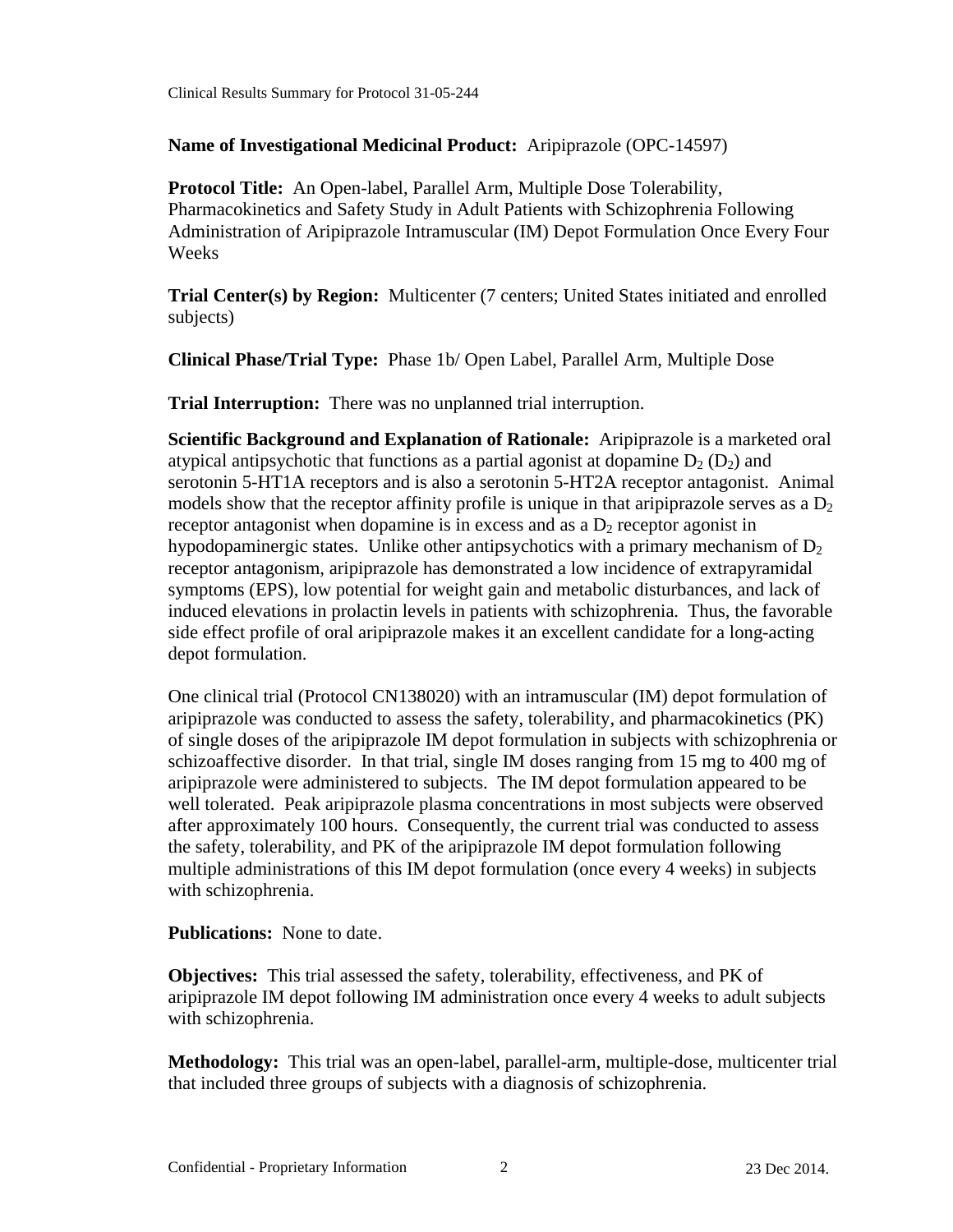After titration/stabilization on oral aripiprazole, the following doses of aripiprazole IM depot were to be administered every 4 weeks for 5 months (total of IM injections per subject in each group):

Dose Level 1: 400 mg dose group (Group 1) Dose Level 2: 300 mg dose group (Group 2) Dose Level 3: 200 mg dose group (Group 3)

Initially, up to 32 subjects were to be randomized to either Group 1 (400 mg) or Group 2 (300 mg). Once randomization had completed for Groups 1 and 2, 10 to 12 subjects were to be enrolled in Group 3 (200 mg). To ensure an adequate number of subjects for PK analysis, at least 5 subjects within each dose group were to receive a minimum of 3 injections of aripiprazole IM depot and have PK samples collected through at least 672 hours following the last dose.

Subjects considered for enrollment were to be stable for at least 28 days on their current antipsychotic medication or were to be receiving oral aripiprazole at a minimum dose of 10 mg daily prior to screening.

Before enrollment in a treatment arm, subjects entered a titration/stabilization period of up to 28 days (Day −28 to Day −1) that consisted of one of the following:

- 1. For subjects already on oral aripiprazole 10 mg at screening, no titration was needed, but these subjects were to demonstrate stability on oral aripiprazole 10 mg for 14 days prior to randomization/treatment assignment.
- 2. For subjects not currently taking oral aripiprazole at screening, antipsychotic treatment was switched to oral aripiprazole 10 mg daily over a 14-day period and the subjects were to demonstrate stability at that dose for a minimum of 14 days prior to randomization/treatment assignment.
- 3. For subjects currently on doses of oral aripiprazole higher than 10 mg daily at screening, the dose of oral aripiprazole was to be down-titrated to 10 mg over a 14-day period in step sizes at the discretion of the investigator. This was to be followed by an additional 14 days at the 10-mg dose to demonstrate continued stability prior to randomization/treatment assignment.

Following the titration/stabilization phase, eligible subjects were randomized to aripiprazole IM depot 400 mg or 300 mg or were assigned to aripiprazole IM depot 200 mg (Day 1) and received the first injection of aripiprazole IM depot. In addition, subjects received oral aripiprazole 10 mg beginning on the day of the injection (concomitantly with the first injection) and continuing for 14 days after the injection (Day 1 to Day 14). Both the IM depot and oral doses of aripiprazole were to be given in the morning without regard to food. The concomitant use of oral aripiprazole 10 mg was discontinued after Day 14. Subsequent injections of aripiprazole IM depot occurred every 4 weeks (beginning of Weeks 5, 9, 13, and 17).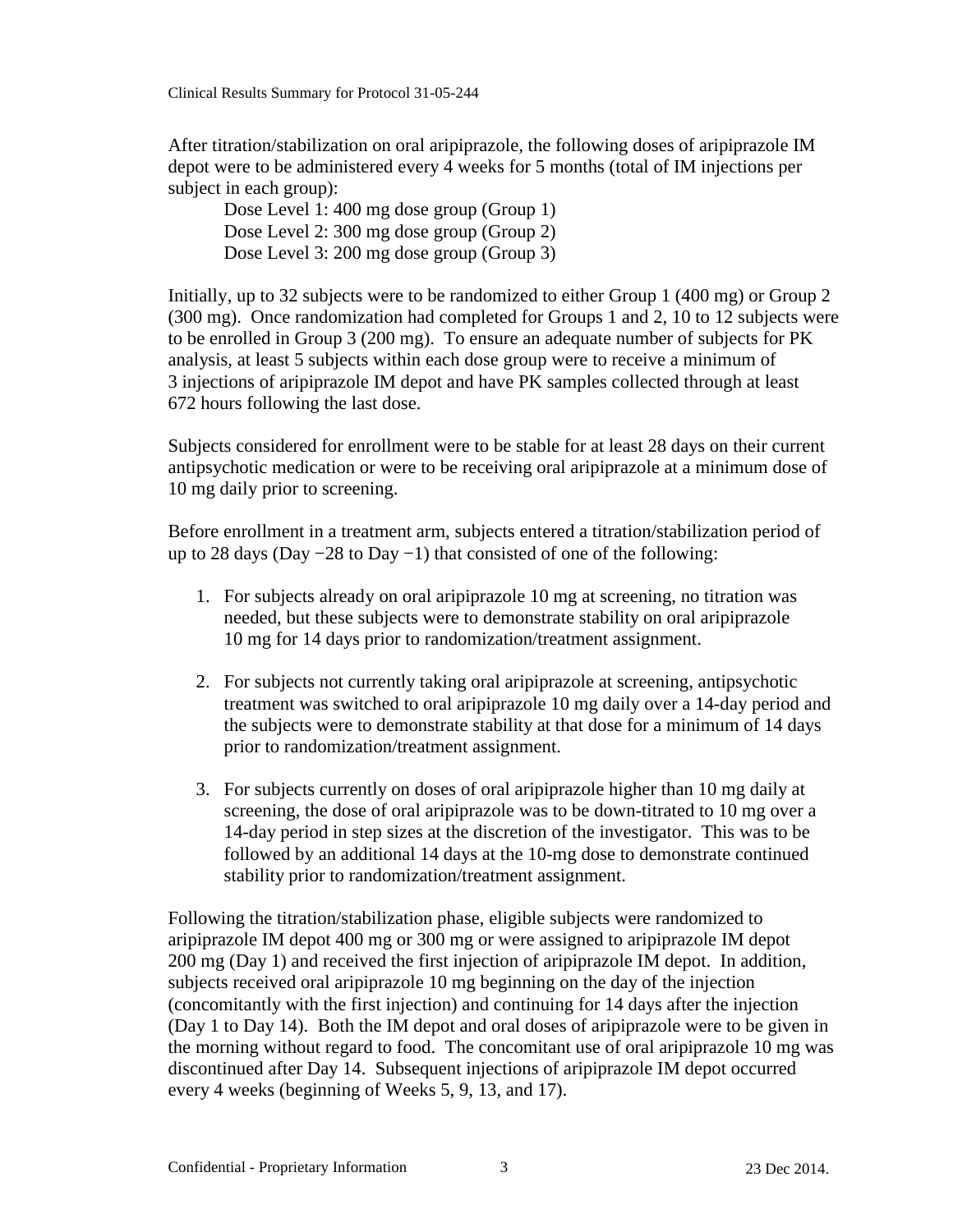Subjects continued to have weekly outpatient visits through Week 21, including an additional mid-week visit at Week 18.5 during Month 5. Subjects had visits at Weeks 23, 24, and 25 during Month 6. Although the last IM depot injection occurred at Week 17, Week 24 was the protocol-defined End of Treatment Visit.

Every effort was to be made to perform the Week 24 assessments at the final evaluation for any subject who terminated the trial prematurely. Subjects completing the trial were contacted by phone to assess AEs at Week 28, approximately 11 weeks after the last dose of IM depot. A similar follow-up contact was made 30 days after the early termination (ET) Visit for subjects who discontinued the trial for any reason. Hospitalization of subjects while enrolled in the trial was at the discretion of the principal investigator, but approval from the medical monitor was required.

**Number of Subjects:** This trial planned to enroll 44 subjects. A total of 41 subjects were randomized to the aripiprazole IM depot 400 mg group (14 subjects) or 300 mg group (16 subjects) or were assigned to the aripiprazole IM depot 200 mg group (11 subjects). Two of these subjects (one in the aripiprazole IM depot 300 mg group and one in the aripiprazole IM depot 200 mg group) were randomized or assigned to treatment in error and did not receive any injections of aripiprazole IM depot. Therefore, the safety analyses included the 39 subjects who received at least one injection of aripiprazole IM depot (14, 15, and 10 dosed with aripiprazole IM depot 400 mg, 300 mg, and 200 mg, respectively). The exploratory evaluation of potential effectiveness was based on the intent to treat principle and included all randomized subjects with baseline and post baseline data for at least one effectiveness parameter, irrespective of treatment. In this trial, 40 subjects were analyzed for effectiveness, including one of the subjects who was randomized to treatment (aripiprazole IM depot 300 mg), but not injected with the IM depot formulation.

**Diagnosis and Main Criteria for Inclusion/Exclusion:** Subjects between the ages of 18 and 64, inclusive, with a diagnosis of schizophrenia according to the Diagnostic and Statistical Manual of Mental Disorders, Fourth Edition criteria were enrolled. Subjects who consumed alcoholic beverages routinely or during the screening period, those who had a recent (6 month) history of alcohol or drug abuse, those who used any antipsychotic medication, other prohibited psychotropic medication, any CYP2D6 and CYP3A4 inhibitors, or CYP3A4 inducers (as defined in the protocol) within 14 days prior to dosing and for the duration of the trial, those with current hepatitis, or a history of hepatitis or as a carrier of HBsAg and/or antibodies to hepatitis C virus, and sexually active subjects unwilling to use approved methods of contraception during the trial and for 30 days (females) to 90 days (males) after the last dose of trial medication were excluded from the trial, as were pregnant or nursing women.

**Investigational Medicinal Product, Dose, Dosage Regimen, Formulation, Mode of Administration:** Subjects received 400 mg, 300 mg, or 200 mg aripiprazole IM depot formulation as a monthly injection for 5 months. In addition, subjects received openlabel oral aripiprazole 10 mg during the titration/stabilization period before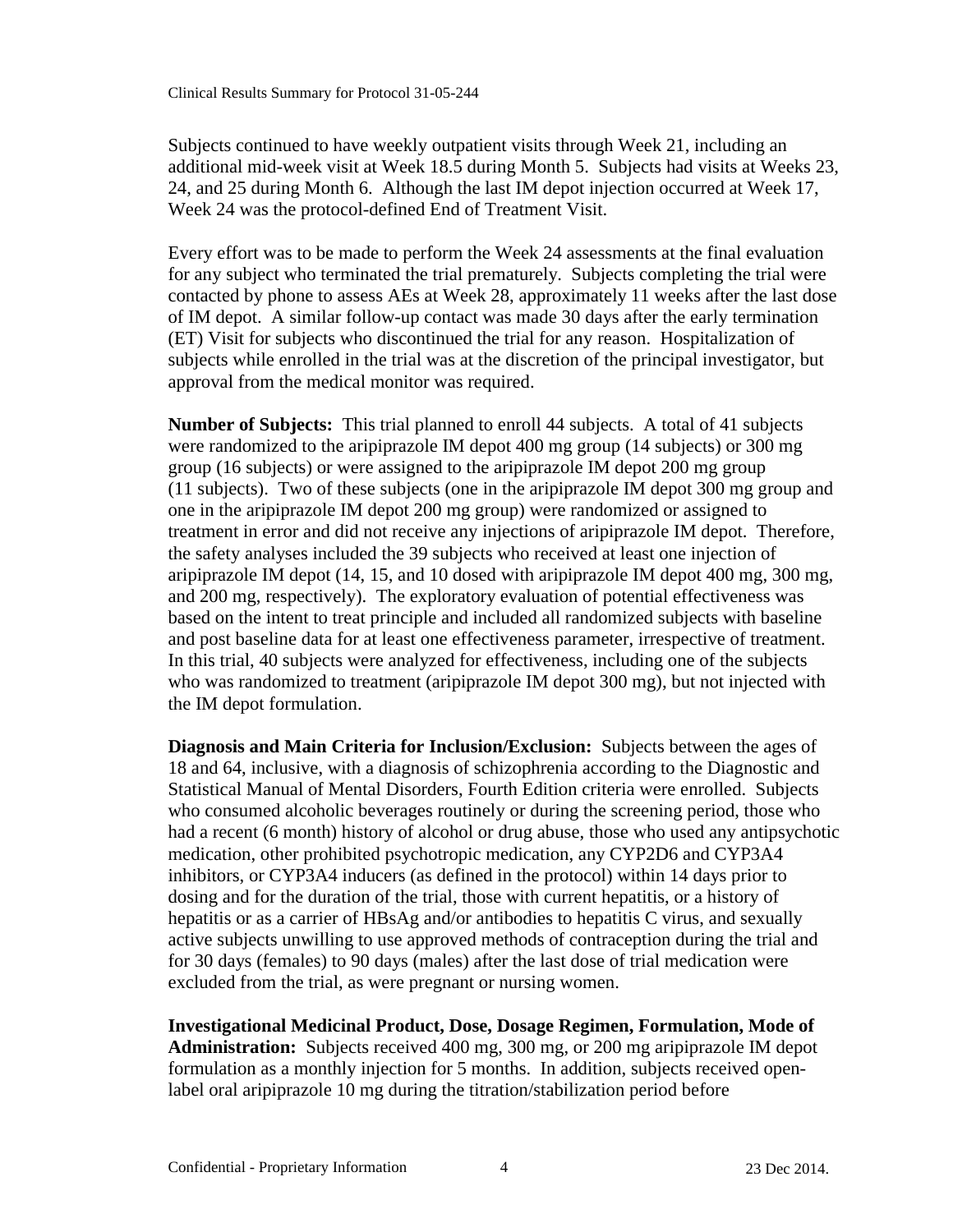randomization/ treatment assignment and for 14 days after randomization/treatment assignment (concomitant with the first IM depot dose). Aripiprazole IM depot was manufactured by Otsuka Pharmaceutical Co, Ltd (Japan) and was supplied in vials containing either 200 mg or 400 mg lyophilized aripiprazole powder for injection. Oral aripiprazole tablets used during the titration/stabilization period and for the first 14 days of the dosing period after randomization/treatment assignment were manufactured by Bristol-Myers Squibb Company (Puerto Rico).

### **Reference Product, Dose, Dosage Regimen, Formulation, Mode of Administration:** Not applicable.

**Duration of Treatment:** Twenty-four weeks.

### **Trial Assessments:**

*Tolerability and Safety:* Adverse events (AEs), clinical laboratory tests (serum chemistry, hematology, and urinalysis), physical examinations, vital signs, electrocardiograms (ECGs), and extrapyramidal symptoms (EPS) assessments (Simpson Angus Scale [SAS], Abnormal Involuntary Movement Scale [AIMS], and Barnes Akathisia Rating Scale [BARS]). A serum pregnancy test was performed at screening for all female subjects and urine pregnancy tests were to be performed monthly before each IM depot injection during the treatment period and at Week 24. Urine drug and alcohol screens were performed at screening and Week 13.

### *Pharmacokinetic (PK)*:

Plasma aripiprazole and dehydro-aripiprazole metabolite concentrations.

### *Effectiveness*:

Clinical Global Impression - Severity of Illness (CGI-S) Score, Clinical Global Impression – Improvement (CGI-I) Score, Positive and Negative Syndrome Scale (PANSS) Total Score, PANSS Positive and Negative Subscale Scores, and hospitalization for "worsening schizophrenia" (ie, hospitalization for any AE pertaining to the exacerbation of schizophrenic symptoms).

## **Criteria for Evaluation:**

### *Primary Outcome Variables:*

*Tolerability and Safety*: Tolerability and safety evaluations for individual subjects were based on AE reporting (including injection site reactions), clinical laboratory tests (serum chemistry, hematology, and urinalysis), physical examinations, vital signs, ECGs, and EPS assessments (change from baseline in SAS Total Score, BARS Global Score, and AIMS Movement Rating Score).

*PK*: Aripiprazole maximum (peak) steady-state drug concentration in the plasma during a dosing interval  $(C_{\text{ss,max}})$ , aripiprazole minimum steady-state drug concentration in the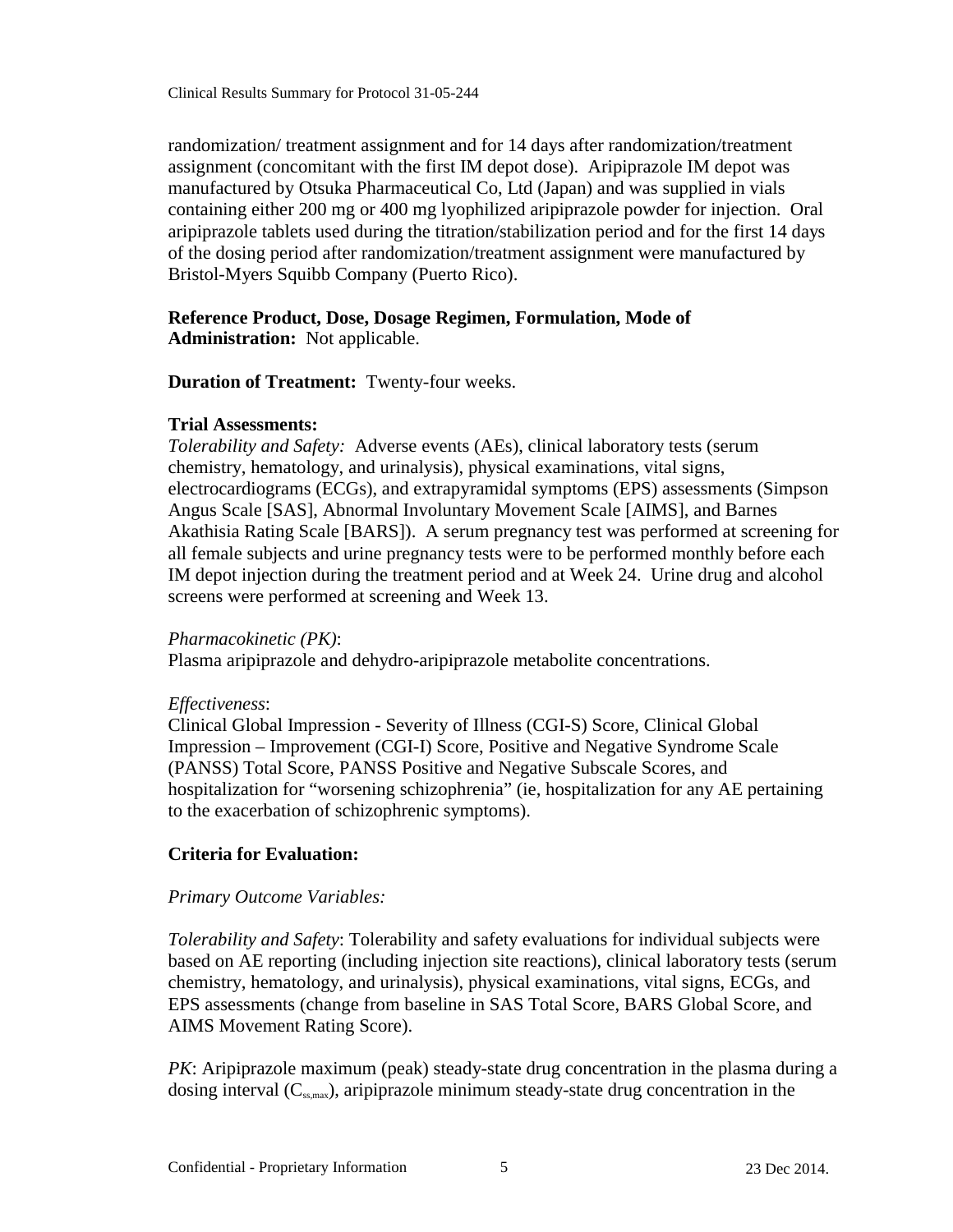Clinical Results Summary for Protocol 31-05-244

plasma during a dosing interval  $(C_{ss,min})$ , and aripiprazole area under the concentrationtime curve during a dosing interval ( $\tau$ ) at steady-state (AUC<sub>r</sub>).

# *Secondary Outcome Variables:*

*PK*: Aripiprazole time to maximum (peak) plasma concentration  $(t_{max})$ , aripiprazole average steady-state drug concentration in the plasma during a dosing interval  $(C_{ss,avg})$ , aripiprazole apparent terminal-phase disposition rate constant (first-order) ( $\lambda$ ,), and aripiprazole terminal-phase elimination half-life (t½,z). Dehydro-aripiprazole  $C_{ss,max}$ ,  $C_{ss,min}$ ,  $AUC_{\tau}$ , and  $t_{\text{max}}$ .

*Effectiveness*: Change from baseline for PANNS Total Score, PANSS Positive Subscale Score, PANSS Negative Subscale Score, and CGI-S Score by visit; mean CGI-I data by visit; and hospitalizations categorized by reason (ie, "worsening schizophrenia" recorded as any AE pertaining to the exacerbation of schizophrenic symptoms versus hospitalization for other reasons).

## **Pharmacokinetic/pharmacodynamic Methods:**

*Bioanalytical*: Plasma samples were analyzed for aripiprazole and its metabolite, dehydro-aripiprazole, using a validated high performance liquid chromatography with tandem mass spectrometric detection method. The method was linear over the range between 0.500 and 250 ng/mL for aripiprazole and dehydro-aripiprazole.

*PK*: Aripiprazole and dehydro-aripiprazole plasma concentration-time data were analyzed using a noncompartmental method at steady state. Actual blood sample times were used for PK calculations.

**Statistical Methods:** No formal statistical analysis was performed. Plasma concentration data were summarized by treatment and time point using descriptive statistics; summary values were reported as three significant figures. PK parameters were summarized by treatment using descriptive statistics.

*Effectiveness*: To explore the potential effectiveness of aripiprazole IM depot for the treatment of schizophrenia, mean scores and mean changes from baseline in PANSS Total Score, PANSS Positive and Negative Subscale Scores, and CGI-S Score and mean CGI-I Score were summarized by treatment group and visit using descriptive statistics. Effectiveness variables were analyzed using both the last observation carried forward (LOCF) and observed case (OC) data sets. The incidence of hospitalization for "worsening schizophrenia" versus other reasons was summarized by treatment group. Worsening schizophrenia was determined from AE reports pertaining to the exacerbation of schizophrenic symptoms.

*Safety*: Safety data were summarized by descriptive statistics, as appropriate. All AEs were coded from verbatim terms to system organ class and preferred terms using the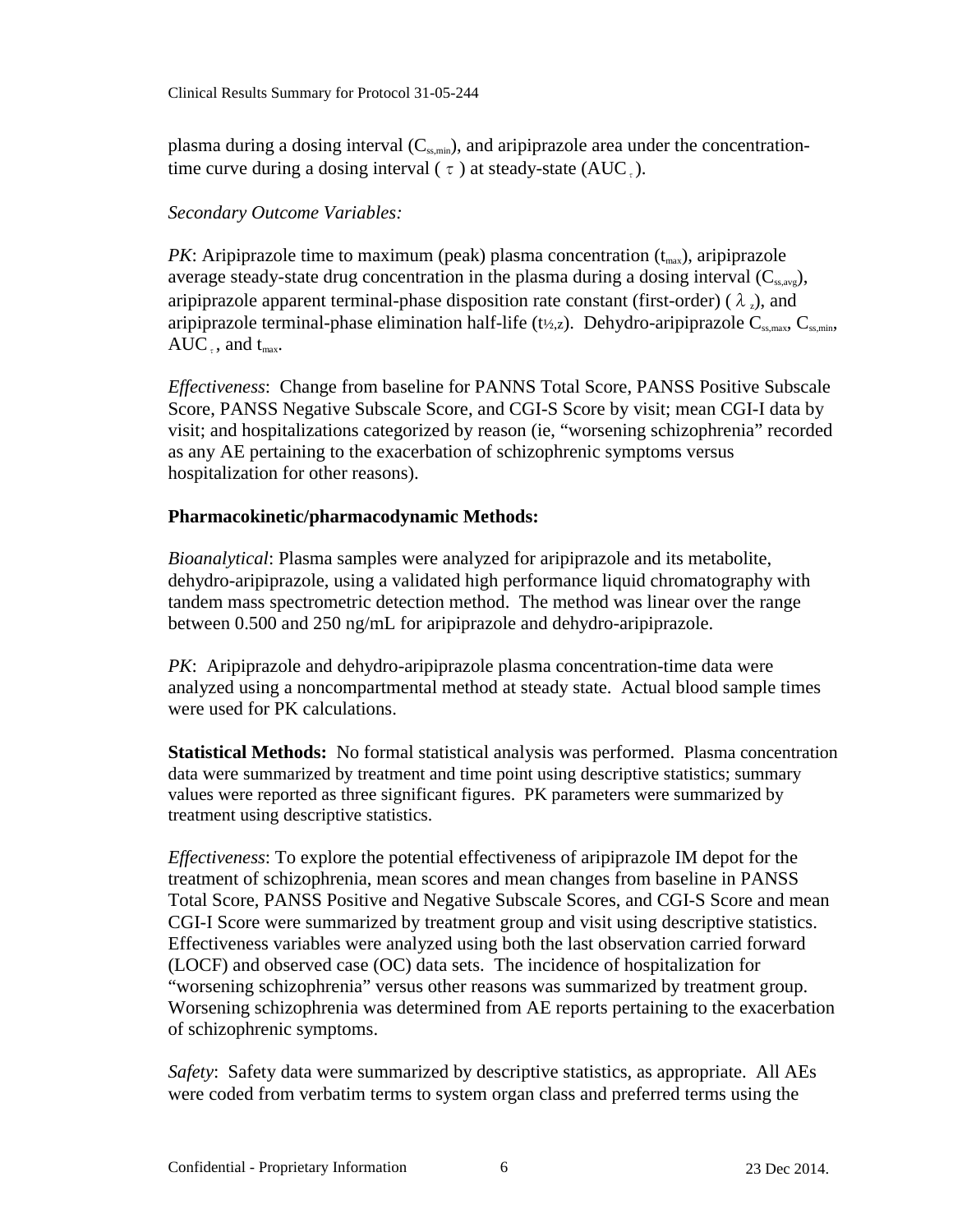Medical Dictionary for Regulatory Activities (MedDRA), Version 9.1. The incidence of treatment-emergent adverse events (TEAEs) was summarized by treatment group for all TEAEs, TEAEs by severity, potentially drug-related TEAEs, serious TEAEs, and discontinuations due to TEAEs. TEAEs occurring during co-administration of aripiprazole IM depot and oral aripiprazole were summarized separately. For continuous safety variables (clinical laboratory tests, vital sign measurements, ECG parameters, and EPS scales), descriptive statistics were used to summarize original values, changes from baseline at each visit, and changes from baseline to the last scheduled visit. Potentially clinically significant changes in clinical laboratory parameters, vital signs, weight, and ECG findings were identified using prospectively-defined criteria.

QT intervals corrected for heart rate (QTc) were obtained using formulae from the following sources: Bazett (QTcB), Fridericia (QTcF), and Neuropharm Division of the Food and Drug Administration (FDA; QTcN).

Suicidal behavior was assessed at screening using Item 10 of the Montgomery Asberg Depression Rating Scale (MADRS) to ensure that enrolled subjects did not represent a significant risk of committing suicide. This trial was completed before the requirement by the FDA to include suicidality assessment at every visit, preferably using the Columbia-Suicide Severity Rating Scale.

### **Summary of Results:**

**Baseline Data, Disposition, and Demographics:** A total of 41 subjects were randomized into the trial and 39 received at least one dose of aripiprazole IM depot. Two of these subjects (one in the aripiprazole IM depot 300 mg group and one in the aripiprazole IM depot 200 mg group) were randomized or assigned to treatment in error and did not receive any injections of aripiprazole IM depot. Therefore, the safety analyses included the 39 subjects who received at least one injection of aripiprazole IM depot (14, 15, and 10 dosed with aripiprazole IM depot 400 mg, 300 mg, and 200 mg, respectively).

Subject 0010029 received oral aripiprazole in the titration/stabilization phase and was randomized to aripiprazole IM depot 300 mg, but did not receive the depot injection due to mild ongoing cellulitis of the right leg that had been present at screening and baseline and did not improve during the titration/stabilization phase. The subject eventually withdrew from the trial for an SAE of severe venous thrombosis. CGI-I was rated at the early termination visit. In addition, baseline and post-baseline (early termination) data were collected for CGI-S. Therefore, data for these parameters are included in the effectiveness analysis. The subject's safety data are presented in data listings, but are not tabulated in the safety analyses because he never received aripiprazole IM depot. Subject 0153007 also received oral aripiprazole in the titration/stabilization phase. This subject was assigned to aripiprazole IM depot 200 mg before all screening assessment scales were complete. When scales were performed predose on Day 1, the subject was shown to be in acute relapse. As such, he did not qualify for the trial and did not receive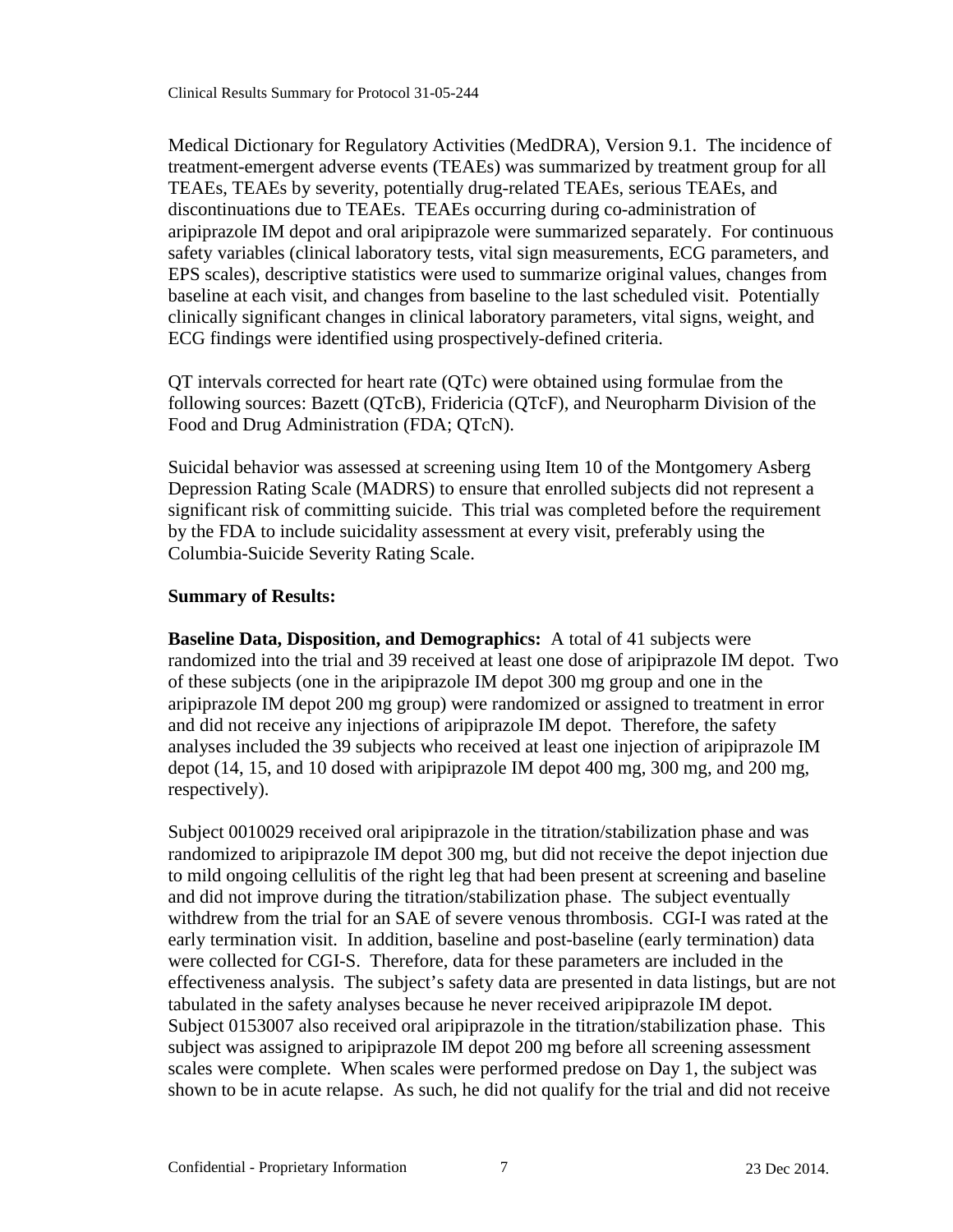aripiprazole IM depot. No post-baseline data were collected for this subject, so he is not included in any analyses of safety or effectiveness. Although the last injection of aripiprazole IM depot was administered at the Week 17 visit, subjects were to continue to attend visits through the end of treatment visit at Week 24, and if possible, to return to the clinic for a final PK sample at Week 25. Approximately half of the subjects (53.7%) completed the trial through Week 24 (10 [71.4%], 8 [50.0%], and 4 [36.4%] in the aripiprazole IM depot 400 mg, 300 mg, and 200 mg groups, respectively). Overall, withdrawn consent was the most common reason for discontinuation of trial subjects (7/41 subjects, 17.1%). Withdrawal of consent occurred most frequently among subjects assigned to aripiprazole IM depot 200 mg Overall, 5 (12.2%) subjects withdrew due to AEs. Four of the AE withdrawals occurred in the aripiprazole IM depot 300 mg group; however, 1 of these withdrawals was due to an SAE that occurred after randomization, but before administration of aripiprazole IM depot (Subject 0010029 described above). Overall, 5 (12.2%) subjects met withdrawal criteria (ie, 3 subjects were noncompliant, 1 relocated, and 1 became pregnant). The investigator withdrew one subject in the aripiprazole IM depot 400 mg group for lack of efficacy. One subject (0153007 described above) who was assigned to the aripiprazole IM depot 200 mg group in error was withdrawn for a protocol violation before receiving the depot injection because he did not meet entrance criteria. All 22 subjects who completed the trial received five doses of aripiprazole IM depot, continued PK sampling through at least the 672-hour time point, and were included in the PK analysis group.

#### *PK Sample Demographics*

The 400 mg dose PKT-1 sample included a total of 14 subjects (7 male and 7 female). Of these subjects, 6 were black, six were white. One subject each was identified as Asian and Other, respectively. The median age for these subjects was 48 years (range 28 to 60 years). The 300 mg dose PKT-2 sample included 13 subjects (10 male, and 3 female). Of these, 9 were black and 4 were white. The median age was 47 (range 23 to 61 years). The 200 mg dose PKT-3 sample included 10 subjects (9 male and 1 female). Of these, 6 were black, 3 were white and one was identified as Other.

The overall majority of subjects in this trial were male (71.0%) and not Hispanic (95.0%). Slightly more than half of the population was Black or African American (54.0%) and 37% of trial participants were white. Three (7.0%) subjects were reported as being of "other" race, specifically one each reporting mixed-race, Hispanic, and Mexican. The remaining subject was Asian (2.0%). The mean age of the trial population was 45.2 years (range, 19 to 62 years) and the mean age was comparable across the three treatment groups. Mean weight was slightly higher for the aripiprazole IM depot 300 mg group (92.8 kg) compared with the 400 mg (80.6 kg) and 200 mg (84.3 kg) groups; however, BMI was similar in each of the three treatment groups. The overall BMI was  $28.7 \text{ kg/m}^2$ 

All subjects enrolled into the trial had been previously treated for schizophrenia. PANSS and CGI-S Scores at baseline were similar for each of the three treatment groups and indicated mild illness. As required per the protocol, none of the subjects exhibited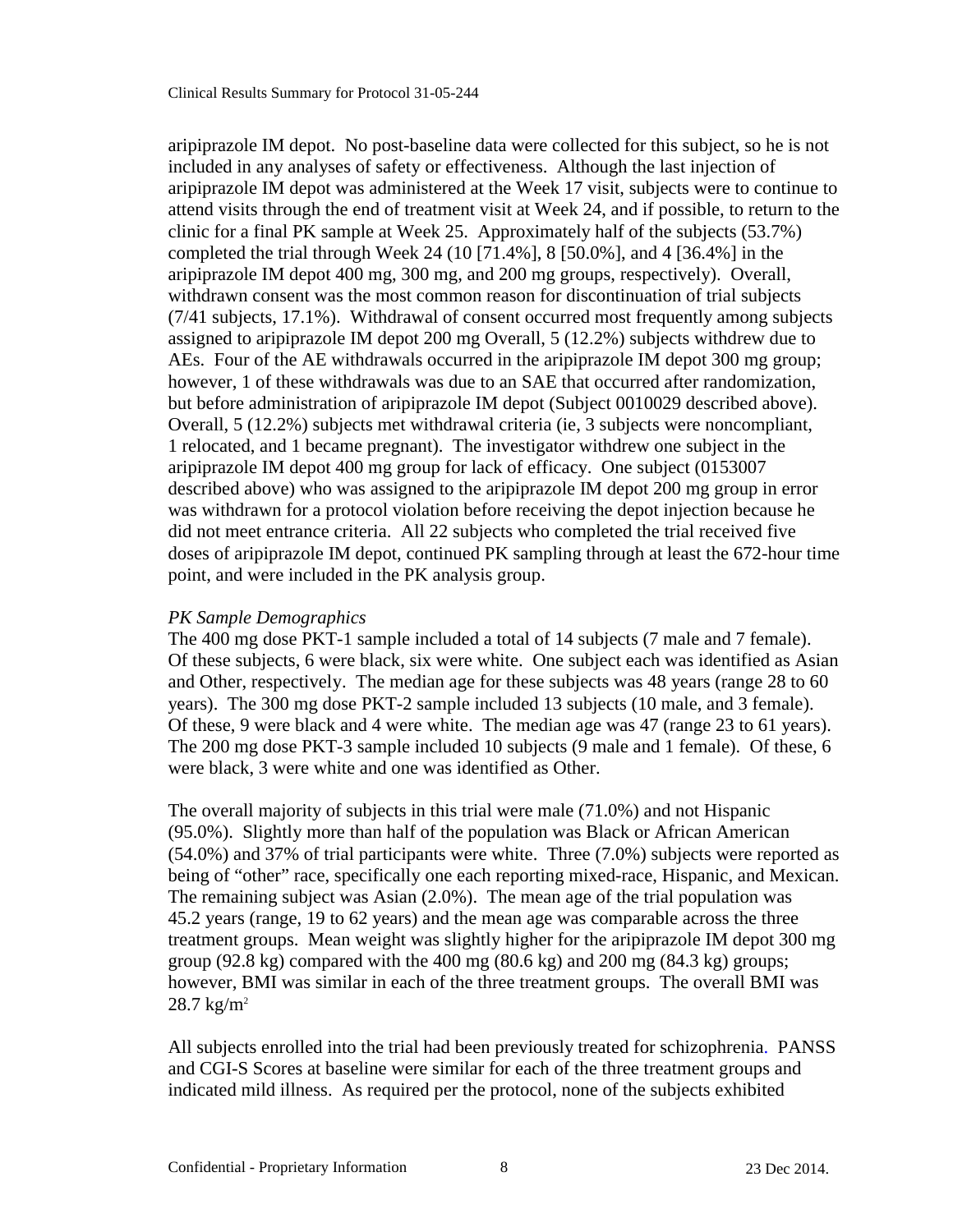clinically significant suicidal behavior at enrollment, as indicated by MADRS suicide item scores  $\leq 1$  in each treatment group at screening.

**Effectiveness Results:** The analyses for potential effectiveness included 40 subjects with baseline and post-baseline data for at least one effectiveness measure (14 and 16 subjects randomized to aripiprazole IM depot 400 mg and 300 mg, respectively, and 10 subjects assigned to aripiprazole IM depot 200 mg). The mean changes from baseline in PANSS and CGI-S Scores are summarized for Weeks 12 and 24 in the table below.

| <b>Change From Baseline in PANSS and CGI-S Scores (LOCF)</b> |                                                      |                      |                                      |             |                             |                                      |                                                        |                             |                               |  |  |  |
|--------------------------------------------------------------|------------------------------------------------------|----------------------|--------------------------------------|-------------|-----------------------------|--------------------------------------|--------------------------------------------------------|-----------------------------|-------------------------------|--|--|--|
|                                                              | <b>Aripiprazole IM Depot</b><br>400 mg<br>$(N = 14)$ |                      |                                      |             | 300 mg<br>$(N = 16)$        | <b>Aripiprazole IM Depot</b>         | <b>Aripiprazole IM Depot</b><br>$200$ mg<br>$(N = 11)$ |                             |                               |  |  |  |
| <b>Parameter</b><br><b>Visit Week</b>                        | $\mathbf n$                                          | Mean<br><b>Score</b> | <b>Mean</b><br><b>Change</b><br>(SD) | $\mathbf n$ | <b>Mean</b><br><b>Score</b> | <b>Mean</b><br><b>Change</b><br>(SD) | $\mathbf n$                                            | <b>Mean</b><br><b>Score</b> | <b>Mean</b><br>Change<br>(SD) |  |  |  |
|                                                              | <b>PANSS Total Score</b>                             |                      |                                      |             |                             |                                      |                                                        |                             |                               |  |  |  |
| <b>Baseline</b>                                              | 13                                                   | 69.3                 |                                      | 14          | 64.6                        |                                      | 10                                                     | 63.8                        |                               |  |  |  |
| Week 12                                                      | 13                                                   | 69.3                 | 0.0(20.2)                            | 14          | 65.7                        | 1.1(12.1)                            | 10                                                     | 62.5                        | $-1.3(4.8)$                   |  |  |  |
| Week 24                                                      | 13                                                   | 68.5                 | $-0.8(20.9)$                         | 14          | 63.0                        | $-1.6(14.1)$                         | 10                                                     | 62.5                        | $-1.3(5.3)$                   |  |  |  |
| <b>PANSS Positive Subscale</b>                               |                                                      |                      |                                      |             |                             |                                      |                                                        |                             |                               |  |  |  |
| <b>Baseline</b>                                              | 13                                                   | 18.5                 |                                      | 14          | 16.2                        |                                      | 10                                                     | 15.4                        |                               |  |  |  |
| Week 12                                                      | 13                                                   | 17.3                 | $-1.2(6.1)$                          | 14          | 17.5                        | 1.3(4.0)                             | 10                                                     | 14.4                        | $-1.0(1.2)$                   |  |  |  |
| Week 24                                                      | 13                                                   | 16.8                 | $-1.6(6.1)$                          | 14          | 16.6                        | 0.4(4.5)                             | 10                                                     | 14.4                        | $-1.0(1.6)$                   |  |  |  |
| <b>PANSS Negative Subscale</b>                               |                                                      |                      |                                      |             |                             |                                      |                                                        |                             |                               |  |  |  |
| <b>Baseline</b>                                              | 13                                                   | 17.1                 | $\blacksquare$                       | 14          | 16.1                        | $\blacksquare$                       | 10                                                     | 18.1                        | -                             |  |  |  |
| Week 12                                                      | 13                                                   | 18.2                 | 1.1(4.4)                             | 14          | 16.3                        | 0.1(3.2)                             | 10                                                     | 18.1                        | 0.0(2.0)                      |  |  |  |
| Week 24                                                      | 13                                                   | 17.5                 | 0.5(4.2)                             | 14          | 16.1                        | $-0.1(3.7)$                          | 10                                                     | 17.5                        | $-0.6(2.0)$                   |  |  |  |
| <b>CGI-S Score</b>                                           |                                                      |                      |                                      |             |                             |                                      |                                                        |                             |                               |  |  |  |
| <b>Baseline</b>                                              | 14                                                   | 3.3                  |                                      | 16          | 3.1                         |                                      | 10                                                     | 3.0                         |                               |  |  |  |
| Week 12                                                      | 14                                                   | 3.2                  | $-0.1(0.5)$                          | 16          | 3.1                         | 0(0.6)                               | 10                                                     | 2.8                         | $-0.2(0.4)$                   |  |  |  |
| Week 24                                                      | 14                                                   | 3.1                  | $-0.1(0.5)$                          | 16          | 3.1                         | $-0.1(0.7)$                          | 10                                                     | 2.8                         | $-0.2(0.4)$                   |  |  |  |

Note: A decrease in score indicates improvement.

The mean CGI-I Scores at Week 24 (3.7 in the aripiprazole IM depot 400 mg and 200 mg groups and 3.4 in the aripiprazole IM depot 300 mg group) corroborated what was observed with the mean CGI-S scores (ie, no change from baseline). Additionally, results of the OC analysis supported the results of the LOCF analysis.

Overall, 7/41 (17.1%) subjects were hospitalized during the course of the trial (1 in the aripiprazole IM depot 400 mg group, 5 in the aripiprazole IM depot 300 mg group, and 1 in the aripiprazole IM depot 200 mg group). However, only one subject (aripiprazole IM depot 300 mg group) was hospitalized for an AE of worsening schizophrenic symptoms. All subjects who were hospitalized during the trial began the trial as outpatients and completed the trial as outpatients.

**PK Results:** The PK dataset consisted of 22 subjects who completed the trial, including PK sampling through at least the 672-hour time point after the fifth IM depot injection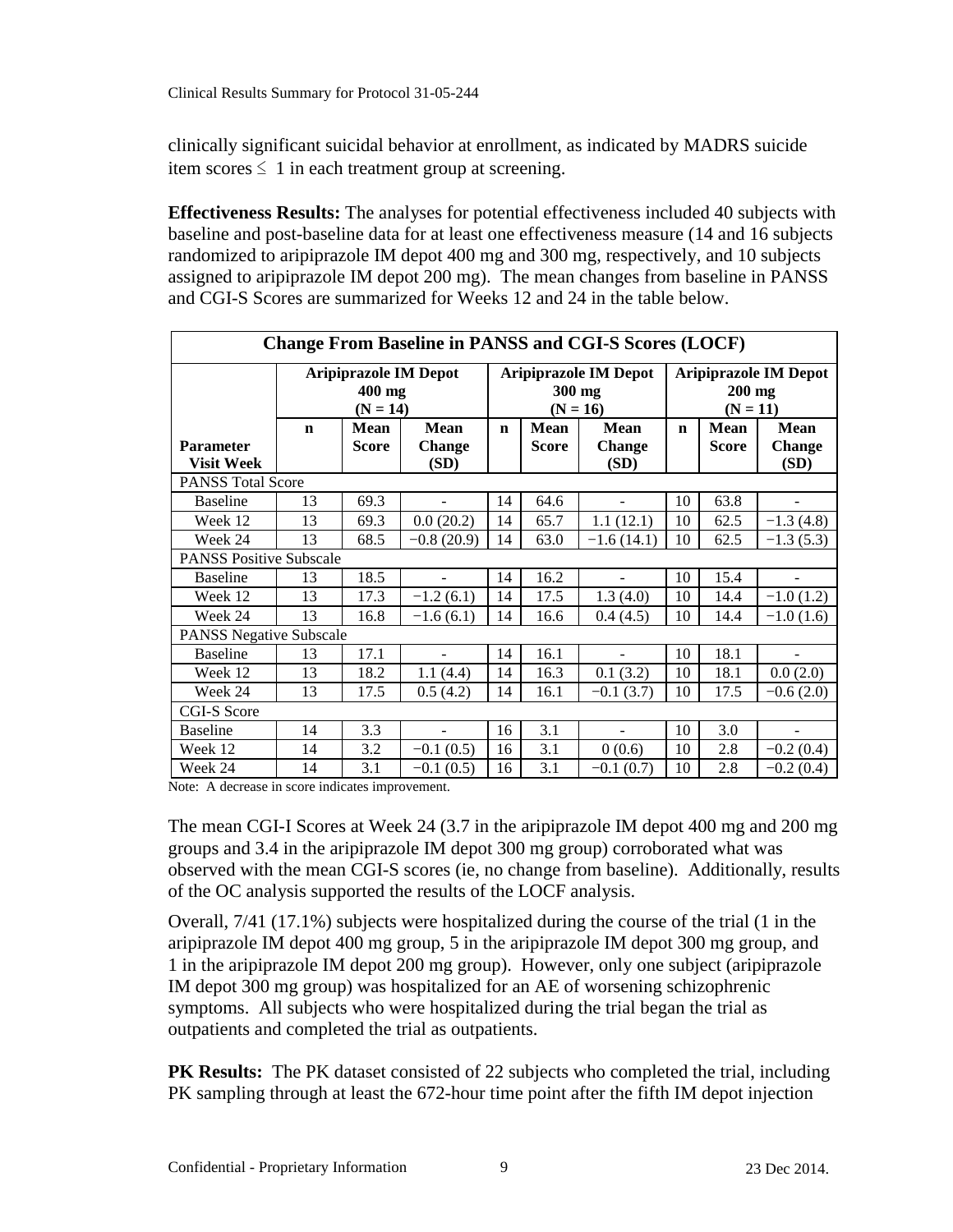(10, 8, and 4 subjects in the aripiprazole IM depot 400 mg, 300 mg, and 200 mg groups, respectively). A summary of aripiprazole PK parameters is presented in the tables below:

| Mean (SD) Aripiprazole Pharmacokinetic Parameters in Subjects with<br>Schizophrenia |                                                        |                                           |                                                            |  |  |  |  |  |  |
|-------------------------------------------------------------------------------------|--------------------------------------------------------|-------------------------------------------|------------------------------------------------------------|--|--|--|--|--|--|
| <b>PK</b> Parameter                                                                 | Aripiprazole<br><b>IM</b> Depot<br>$400$ mg $^{\circ}$ | Aripiprazole<br><b>IM</b> Depot<br>300 mg | Aripiprazole<br><b>IM</b> Depot<br>$200$ mg $\overline{)}$ |  |  |  |  |  |  |
| $C_{ss,max}$ (ng/mL)                                                                | 316 (160)                                              | 269 (128)                                 | 100(68.4)                                                  |  |  |  |  |  |  |
| $t_{\text{max}}$ (day)                                                              | $7.1(3.0-11.2)$                                        | $6.5(0.5-21.2)$                           | $5.0(4.0-27.9)$                                            |  |  |  |  |  |  |
| $AUC_{\tau} (\mu g \cdot h/mL)$                                                     | 163 (88.8)                                             | 140(58.4)                                 | 54.5 (39.4)                                                |  |  |  |  |  |  |
| $t_{1/2, Z}$ (day)                                                                  | 46.5 $(10.8)^e$                                        | 29.9(8.0)                                 | <b>ND</b>                                                  |  |  |  |  |  |  |
| $\frac{C_{SS,min} (ng/mL)^g}{2}$                                                    | 212 (113)                                              | 156(67.7)                                 | 95.0(86.2)                                                 |  |  |  |  |  |  |
| $C_{SS,avg}$ (ng/mL)                                                                | 242 (132)                                              | 208 (87.0)                                | 81.1 (58.7)                                                |  |  |  |  |  |  |

 $NA = not applicable; ND = not determined; SD = standard deviation.$ 

 $a_n = 10$ 

 $b_n = 8$ 

 $c_n = 4$ 

<sup>d</sup>Median (minimum-maximum)

 $e<sub>n</sub> = 6$ 

 $f_n = 4$ 

 $\rm E_{\rm C_{ss,min}}$  = aripiprazole concentration at 672 hours.

A summary of dehydro-aripiprazole PK parameters is presented in the table below:

| Mean (SD) Dehydro-aripiprazole Pharmacokinetic Parameters in Subjects with<br>Schizophrenia                                                                                |                  |                  |                 |  |  |  |  |  |  |
|----------------------------------------------------------------------------------------------------------------------------------------------------------------------------|------------------|------------------|-----------------|--|--|--|--|--|--|
| <b>Aripiprazole</b><br>Aripiprazole<br><b>Aripiprazole</b><br><b>IM</b> Depot<br><b>IM</b> Depot<br><b>IM</b> Depot<br><b>PK</b> Parameter<br>$200$ mg<br>400 mg<br>300 mg |                  |                  |                 |  |  |  |  |  |  |
| $C_{ss,max}$ (ng/mL)                                                                                                                                                       | 89.4 (37.9)      | 74.7 (20.8)      | 30.3(19.8)      |  |  |  |  |  |  |
| $t_{\text{max}}$ (day)                                                                                                                                                     | $6.6(3.00-14.0)$ | $12.5(0.5-22.2)$ | $5.5(0.0-27.9)$ |  |  |  |  |  |  |
| $AUC_{\tau} (\mu g \cdot h/mL)$                                                                                                                                            | 47.8(19.1)       | 38.9 (13.2)      | 14.7 (9.47)     |  |  |  |  |  |  |
| $C_{SS,min}$ (ng/mL)                                                                                                                                                       | 64.1(27.0)       | 54.1(21.1)       | 26.2(24.7)      |  |  |  |  |  |  |

 $NA = not applicable; SD = standard deviation.$ 

 ${}_{b_{n}}^{a} = 10$ 

$$
n^{\rm b}n=8
$$

 $c_n = 4$ 

 $d$ Median (minimum-maximum)

 $e^{e}$  C<sub>ss,min</sub> = dehydro-aripiprazole concentration at 672 hours.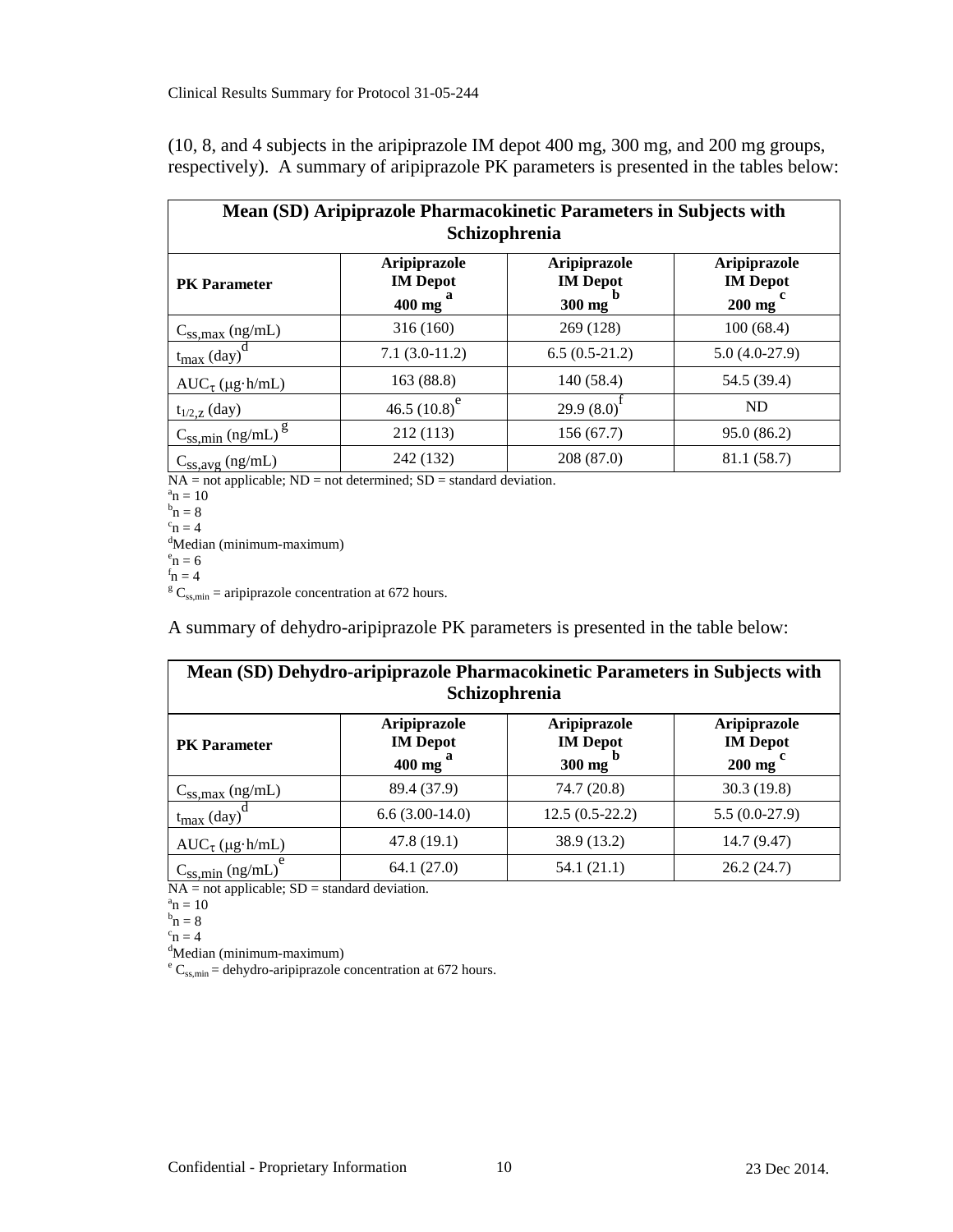### **Safety Results**

*Extent of Exposure:* Of the 41 enrolled subjects, 39 (95.1%) received at least one injection of aripiprazole IM depot and constituted the safety population. Exposure to aripiprazole IM depot was greatest in the aripiprazole IM depot 400 mg group, where 12/14 (85.7%) subjects received all 5 planned injections. However, two of these subjects (randomized to aripiprazole IM depot 400 mg) withdrew from the trial during the last month prior to completing the required duration of PK sampling, and thus, were excluded from the PK analysis. In the aripiprazole IM depot 300 mg group, 9/16 (56.3%) subjects received the second depot injection and 8/16 (50.0%) continued to receive the third, fourth, and fifth injections. The percentage of subjects who received injections of aripiprazole IM depot 200 mg decreased at each visit. Four of 11 (36.4%) subjects in the aripiprazole IM depot 200 mg group received all five planned injections.

All subjects who received the first injection of aripiprazole IM depot also received oral aripiprazole during the first week of the trial at an average daily dose of 10 mg. During the second week of the trial, at least 81% of subjects in each treatment group received the concurrent oral aripiprazole at an average dose of 10 mg daily. Cumulative exposure to oral aripiprazole during co-administration with IM depot was 196, 205, and 129 subjectdays in the aripiprazole IM depot 400 mg, 300 mg, and 200 mg groups, respectively.

## *Adverse Events:*

Overall, 26 (66.7%) subjects who received  $\geq 1$  injection of aripiprazole IM depot reported at least one TEAE. The incidence of TEAEs was slightly higher in the aripiprazole IM depot 300 mg group (11/15 subjects; 73.3%) than in the aripiprazole IM depot 400 mg group (9/14 subjects; 64.3%) and aripiprazole IM depot 200 mg group (6/10 subjects; 60.0%). The most common TEAEs (overall incidence) were vomiting (4 subjects), injection site pain (4 subjects), upper respiratory tract infection (URTI; 4 subjects), and tremor (4 subjects). Injection site pain and tremor were more common in the aripiprazole IM depot 400 mg group. Vomiting occurred with similar incidence in the aripiprazole IM depot 400 mg and 300 mg groups. The incidence of URTI was similar in all three treatment groups.

Approximately 40% of the TEAEs that occurred during the trial (46/102; 45.1%) were reported in the initial period during co-administration of aripiprazole IM depot and oral aripiprazole. The incidence of TEAEs during co-administration of aripiprazole IM depot and oral aripiprazole was similar in the aripiprazole IM depot 400 mg (8/14 subjects; 57.1%) and 300 mg groups (9/15 subjects; 60.0%) and higher in these groups compared with the aripiprazole IM depot 200 mg group  $(4/10 \text{ subjects}; 40.0\%)$ .

The majority of TEAEs were mild or moderate in intensity. Severe TEAEs were reported by 4 (10.3%) subjects. Three of the subjects with severe TEAEs (aripiprazole IM depot 300 mg group) are discussed below under serious AEs (SAEs). Nonserious AEs of muscle strain and sinusitis were reported as severe for one subject in the aripiprazole IM depot 400 mg group.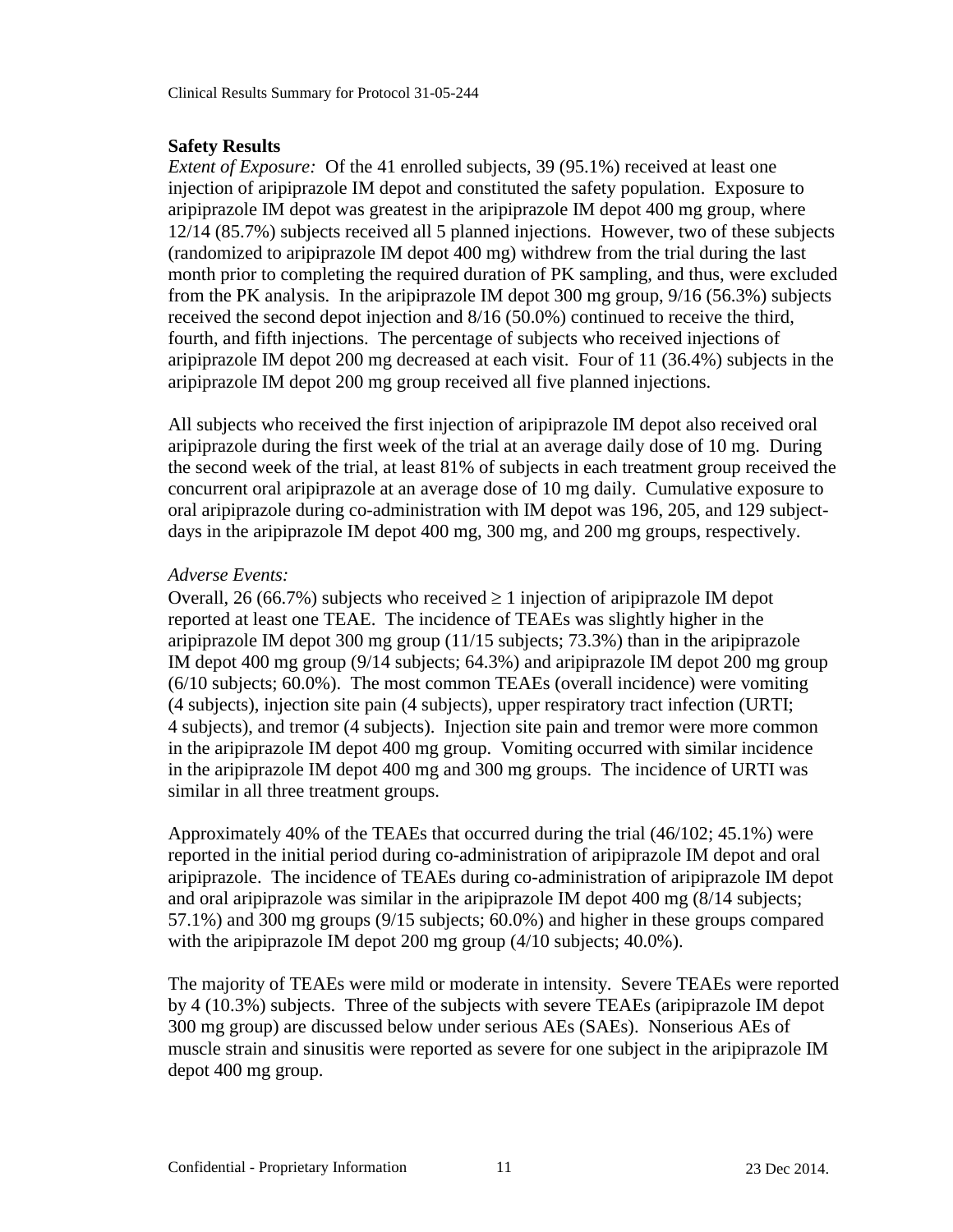Clinical Results Summary for Protocol 31-05-244

TEAEs with a potential relationship to aripiprazole treatment were reported by 21 (53.8%) subjects (8 [57.1%], 8 [53.3%], and 5 [50.0%] subjects in the aripiprazole IM depot 400 mg, 300 mg, and 200 mg groups, respectively). The system organ classes most frequently associated with potentially drug-related TEAEs were Nervous System Disorders (23.1%) and Psychiatric Disorders (20.5%). Injection site pain (4 subjects), tremor (3 subjects) and sedation (2 subjects) were the only potentially drug-related TEAEs reported by more than 2 subjects in a single treatment group (aripiprazole IM depot 400 mg).

No deaths occurred during the reporting period. Three (7.7%) subjects, all from the aripiprazole IM depot 300 mg group, experienced a total of four SAEs after the first injection of trial medication. None of the individual SAE preferred terms were reported by more than one subject. One subject experienced chest pain and worsening of schizophrenic symptoms that were both classified as serious. Both of these events began during the co-administration of aripiprazole IM depot and oral aripiprazole. The remaining SAEs reported by one subject each were diabetic ketoacidosis and psychotic disorder (reported as worsening of psychosis). The latter event (worsening of psychosis) also began during co-administration of aripiprazole IM depot and oral aripiprazole. All of the SAEs were classified as severe, but were considered not related to trial treatment except for psychotic disorder that was reported as possibly related.

Four (10.3%) subjects discontinued treatment due to TEAEs. Two subjects (one in the aripiprazole IM depot 300 mg group and one in the aripiprazole IM depot 200 mg group) withdrew due to psychotic disorder (worsening of psychosis), one subject (aripiprazole IM depot 300 mg group) withdrew due to worsening of schizophrenic symptoms, and one subject (aripiprazole IM depot 300 mg group) withdrew due to drug dependence (reported as a cocaine relapse). Two of these events (worsening of schizophrenic symptoms and psychotic disorder in the aripiprazole IM depot 300 mg group) were SAEs. The only TEAE leading to discontinuation with a potential relationship to trial medication was the SAE of psychotic disorder (see above). All of the TEAEs that led to treatment discontinuation began during co-administration of aripiprazole IM depot and oral aripiprazole.

Injection site reactions, as determined by review of relevant TEAEs, were mild in intensity and resolved without sequelae. One subject in the aripiprazole IM depot 400 mg group reported injection site discomfort and pain; 3 additional subjects in this group reported injection site pain. None of the subjects in the aripiprazole IM depot 300 mg or 200 mg groups experienced injection site reactions.

*Clinical Laboratory Results*: No clinically relevant mean changes from baseline were observed for hematology, clinical chemistry, or urinalysis laboratory parameters. Three subjects had serum chemistry values that exceeded the criteria for potential clinical significance (all for elevated creatine phosphokinase) and none of these abnormalities were associated with TEAEs. No hematology values of potential clinical significance were identified.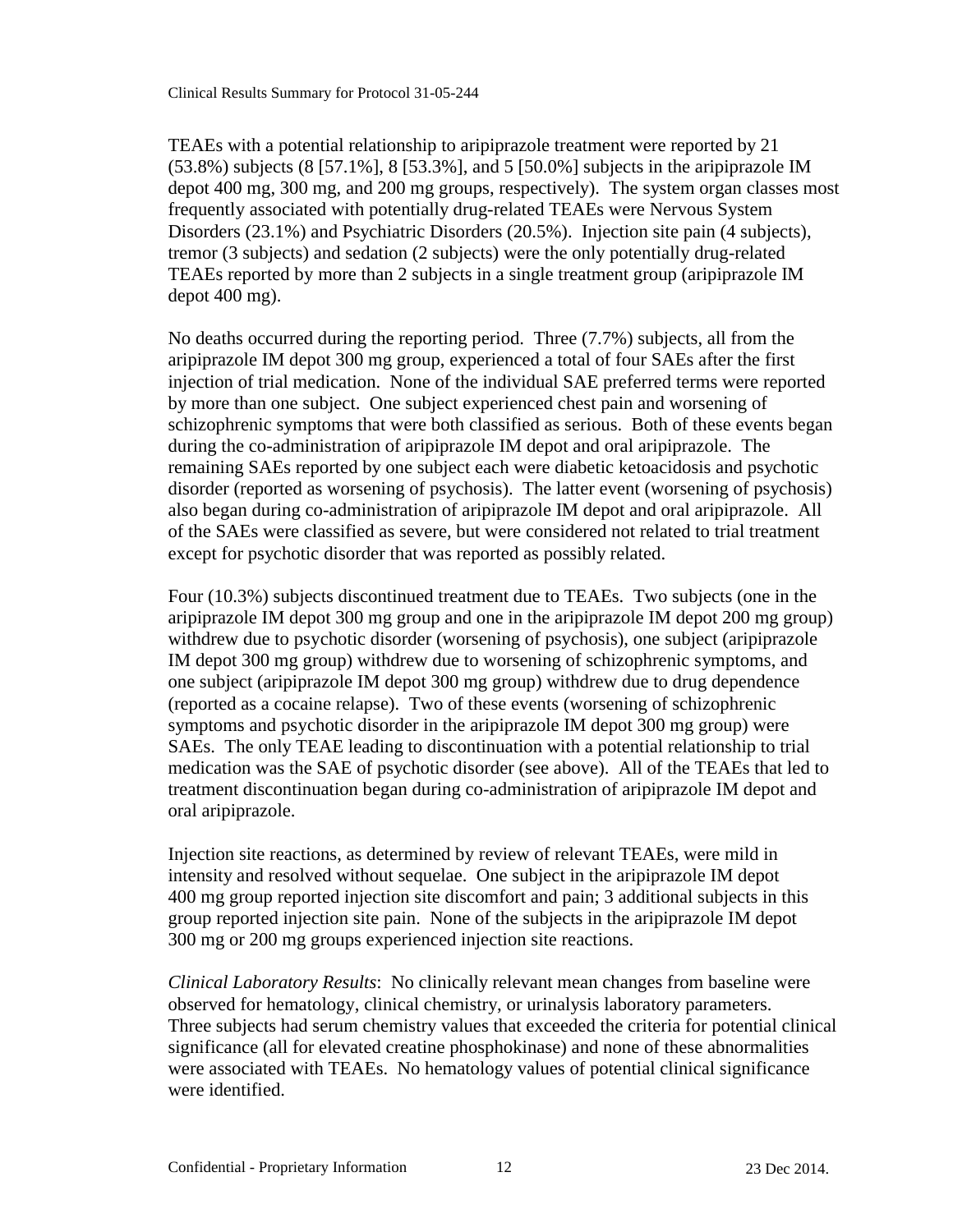Mean change from baseline to the last visit in prolactin did not reveal any clinically meaningful changes. One subject experienced a prolactin elevation of potential clinical significance, but this abnormality was not reported as a TEAE.

*Vital Sign Results:* No clinically relevant mean changes from baseline were observed in heart rate and blood pressure and the incidence of abnormalities of potential clinical significance was low. Of the 35 subjects for whom paired data were available, 6 (17.1%) experienced a weight gain of  $\geq 7\%$  from baseline during the trial (3 in the aripiprazole IM depot 400 mg group, 2 in the aripiprazole IM depot 300 mg group, and 1 in the aripiprazole IM depot 200 mg group). Two (5.7%) subjects experienced clinically significant weight loss (1 in the aripiprazole IM depot 400 mg group and 1 in the aripiprazole IM depot 300 mg group).

*Electrocardiogram Results:* No clinically relevant mean changes from baseline were observed for ECG parameters. At the last visit, the change from baseline in QTc ranged from −3.5 to 1.7 msec for aripiprazole IM depot 400 mg, from 6.9 to 14.4 msec for aripiprazole IM depot 300 mg, and from 0.9 to 1.5 msec for aripiprazole IM depot 200 mg, depending on the calculation method. A total of 4 (28.6%) subjects in the aripiprazole IM depot 400 mg group, 3 (20.0%) in the aripiprazole IM depot 300 mg group, and 1 (10.0%) in the aripiprazole IM depot 200 mg group experienced occurrences of  $QTc > 450$  msec during the trial (by any calculation method). However, only 1 of these subjects (aripiprazole IM depot 300 mg) experienced a potentially clinically significant QTc prolongation (ie, > 450 msec) that was also reported as an unrelated, ongoing AE of mild intensity.

### *Other Safety Variables:*

The severity of EPS was assessed by evaluating the SAS Total Score, BARS Global Score, and AIMS Movement Rating Score. The minimal overall mean changes seen in these scales were not considered to be clinically meaningful (see table below).

| <b>Change From Baseline in EPS Rating Scale Scores (LOCF)</b> |                                                         |               |                                      |    |                                                         |                               |                                                                  |                      |                                      |  |
|---------------------------------------------------------------|---------------------------------------------------------|---------------|--------------------------------------|----|---------------------------------------------------------|-------------------------------|------------------------------------------------------------------|----------------------|--------------------------------------|--|
|                                                               | Aripiprazole<br><b>IM</b> Depot<br>400 mg<br>$(N = 14)$ |               |                                      |    | Aripiprazole<br><b>IM</b> Depot<br>300 mg<br>$(N = 15)$ |                               | <b>Aripiprazole</b><br><b>IM</b> Depot<br>$200$ mg<br>$(N = 10)$ |                      |                                      |  |
| <b>Scale</b><br>Time point                                    | n                                                       | Mean<br>Score | <b>Mean</b><br><b>Change</b><br>(SD) | n  | Mean<br><b>Score</b>                                    | Mean<br><b>Change</b><br>(SD) | $\mathbf n$                                                      | Mean<br><b>Score</b> | <b>Mean</b><br><b>Change</b><br>(SD) |  |
|                                                               | SAS (1970 Version) Total Score                          |               |                                      |    |                                                         |                               |                                                                  |                      |                                      |  |
| <b>Baseline</b>                                               | 4                                                       | 0.3           |                                      | 10 | $\Omega$                                                |                               | 3                                                                | 1.3                  |                                      |  |
| Week 12                                                       | $\overline{4}$                                          | 0.3           | 0(0)                                 | 10 | 0.3                                                     | 0.3(0.7)                      | 3                                                                | 0.7                  | $-0.7(1.2)$                          |  |
| Week 24                                                       | $\overline{4}$                                          | $\Omega$      | $-0.3(0.5)$                          | 10 | 0.5                                                     | 0.5(1.1)                      | 3                                                                | 0.7                  | $-0.7(1.2)$                          |  |
| SAS (1997 Version) Total Score                                |                                                         |               |                                      |    |                                                         |                               |                                                                  |                      |                                      |  |
| <b>Baseline</b>                                               | 10                                                      | 10.3          |                                      | 4  | 10.3                                                    |                               | 7                                                                | 10.1                 |                                      |  |
| Week 12                                                       | 10                                                      | 10.1          | $-0.2(0.8)$                          | 4  | 10.5                                                    | 0.3(0.5)                      | 7                                                                | 10.1                 | 0(0.6)                               |  |
| Week 24                                                       | 10                                                      | 10.3          | 0(0.5)                               | 4  | 10.3                                                    | 0(0)                          | 7                                                                | 10.1                 | 0(0.6)                               |  |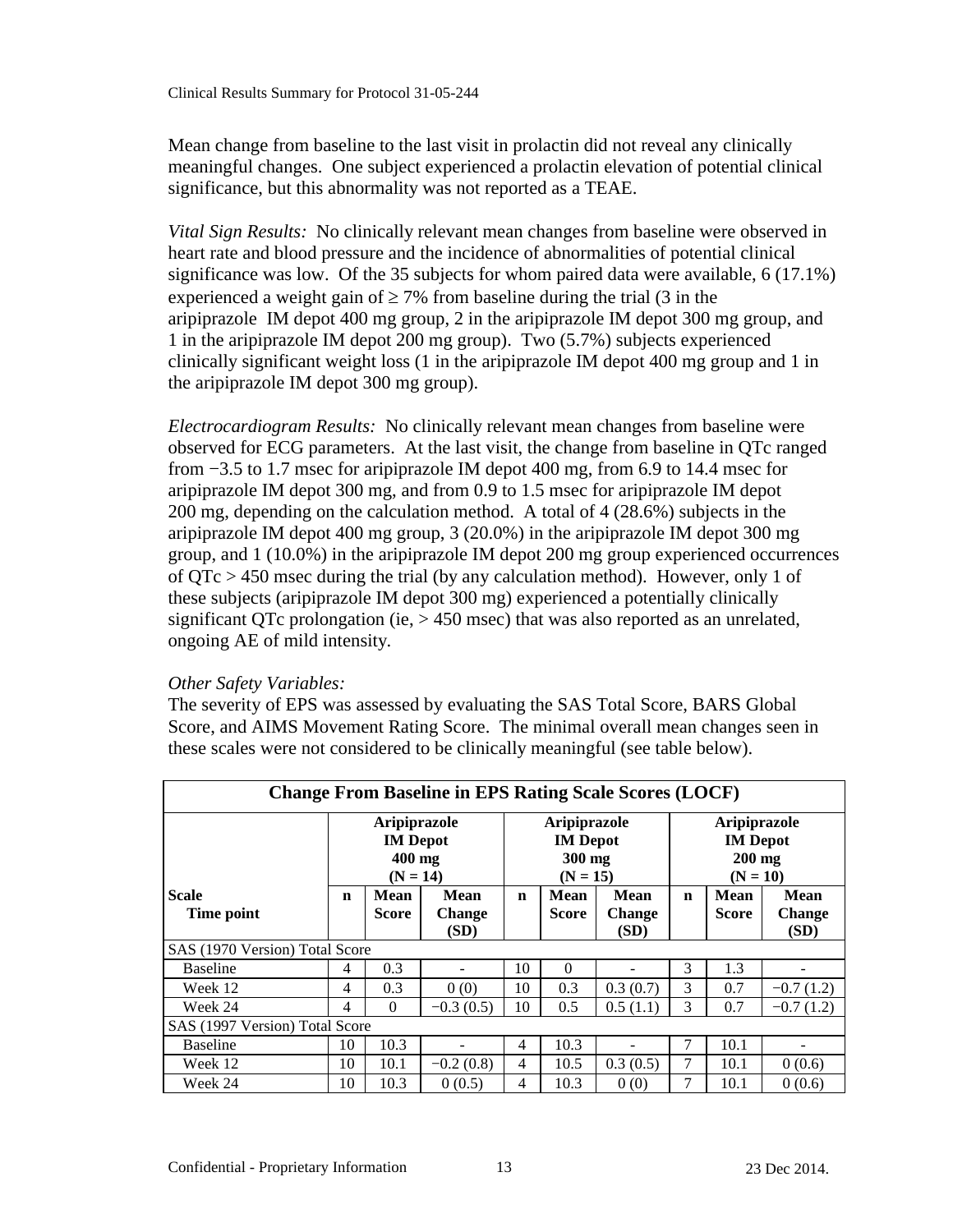| <b>Change From Baseline in EPS Rating Scale Scores (LOCF)</b> |                                                         |                             |                                      |             |                                                                |                               |                                                                  |                      |                                      |  |
|---------------------------------------------------------------|---------------------------------------------------------|-----------------------------|--------------------------------------|-------------|----------------------------------------------------------------|-------------------------------|------------------------------------------------------------------|----------------------|--------------------------------------|--|
|                                                               | Aripiprazole<br><b>IM</b> Depot<br>400 mg<br>$(N = 14)$ |                             |                                      |             | <b>Aripiprazole</b><br><b>IM</b> Depot<br>300 mg<br>$(N = 15)$ |                               | <b>Aripiprazole</b><br><b>IM</b> Depot<br>$200$ mg<br>$(N = 10)$ |                      |                                      |  |
| <b>Scale</b><br>Time point                                    | n                                                       | <b>Mean</b><br><b>Score</b> | <b>Mean</b><br><b>Change</b><br>(SD) | $\mathbf n$ | Mean<br><b>Score</b>                                           | Mean<br><b>Change</b><br>(SD) | $\mathbf n$                                                      | Mean<br><b>Score</b> | <b>Mean</b><br><b>Change</b><br>(SD) |  |
| <b>BARS</b> Global Score                                      |                                                         |                             |                                      |             |                                                                |                               |                                                                  |                      |                                      |  |
| <b>Baseline</b>                                               | 14                                                      | $\Omega$                    |                                      | 14          | 0.1                                                            |                               | 10                                                               | 0.1                  |                                      |  |
| Week 12                                                       | 14                                                      | 0.1                         | 0.1(0.3)                             | 14          | 0.2                                                            | 0.1(0.7)                      | 10                                                               | 0.3                  | 0.2(0.8)                             |  |
| Week 24                                                       | 14                                                      | 0.1                         | 0.1(0.5)                             | 14          | 0.1                                                            | 0.1(0.6)                      | 10                                                               | $\Omega$             | $-0.1(0.3)$                          |  |
| <b>AIMS</b> Movement Rating Score                             |                                                         |                             |                                      |             |                                                                |                               |                                                                  |                      |                                      |  |
| <b>Baseline</b>                                               | 14                                                      | 0.4                         |                                      | 14          | 0.2                                                            |                               | 10                                                               | 0.2                  |                                      |  |
| Week 12                                                       | 14                                                      | 0.1                         | $-0.2(0.4)$                          | 14          | 0.1                                                            | $-0.1(0.8)$                   | 10                                                               | 0.3                  | 0.1(0.3)                             |  |
| Week 24                                                       | 14                                                      | $\Omega$                    | $-0.4(0.8)$                          | 14          | 0.6                                                            | 0.4(1.8)                      | 10                                                               | 0.2                  | 0(0)                                 |  |

Note: A decrease in score indicates improvement/reduction of EPS.

### **Conclusions:**

- Maximum aripiprazole concentrations were reached within 5.0 to 7.1 days after monthly IM depot injections.
- The mean aripiprazole terminal elimination half-lives were 29.9 days and 46.5 days for aripiprazole IM depot 300 mg and 400 mg, respectively. Aripiprazole terminal elimination half-life after the 200 mg dose could not be reported due to limited data.
- No meaningful accumulation was observed based on predose aripiprazole and dehydro-aripiprazole concentrations during the last 3 injections.
- Based on predose aripiprazole and dehydro-aripiprazole concentrations, it appeared that steady state was reached by the fifth monthly injection.
- Dose-proportional increases in aripiprazole and dehydro-aripiprazole  $C_{ss,max}$ ,

 $AUC_{\tau}$ , and  $C_{ss,min}$  PK parameters were observed after the 300 mg and 400 mg doses of aripiprazole IM depot. No conclusion could be made for the dose-proportionality of aripiprazole and dehydro-aripiprazole PK parameters after IM depot 300 mg group) reported a total of 4 SAEs and 4 (10.3%) subjects discontinued treatment due to TEAEs (3 in the aripiprazole IM depot 300 mg group and 1 in the aripiprazole IM depot 200 mg group). Mild injection site pain and the 200 mg dose of aripiprazole IM depot due to limited data.

- Aripiprazole mean trough plasma concentrations after the 300 mg and 400 mg IM depot injections were comparable to those of 10 mg to 30 mg oral aripiprazole administered daily to schizophrenic subjects.
- Aripiprazole IM depot was generally well tolerated by subjects with schizophrenia who received monthly doses of 400 mg, 300 mg, or 200 mg for up to 5 months. The majority of TEAEs were reported as mild or moderate. The most common TEAEs (overall incidence) were vomiting (4 subjects), injection site pain (4 subjects), URTI (4 subjects), and tremor (4 subjects). Three (7.7%) subjects (all from the aripiprazole